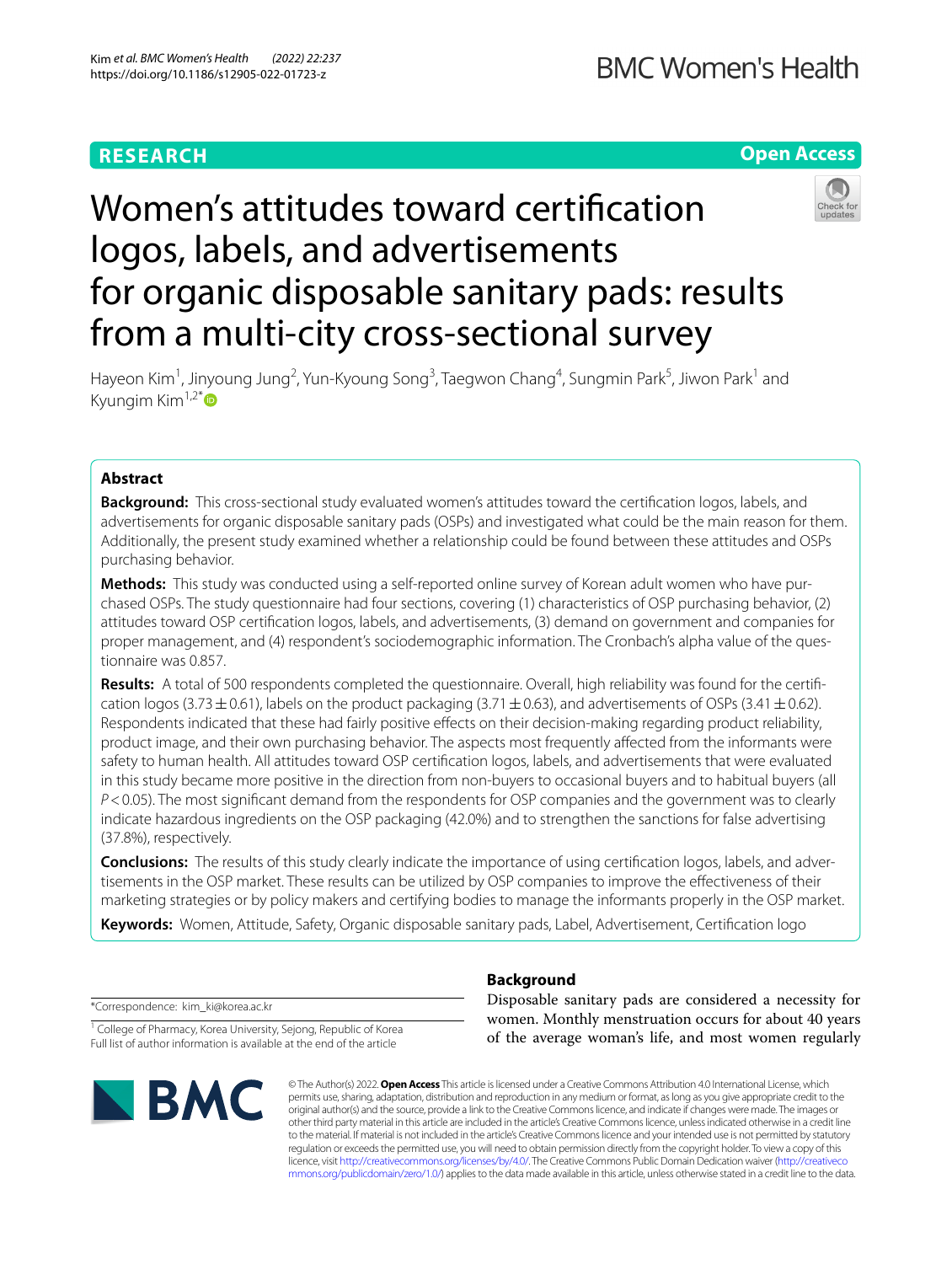use disposable sanitary pads during this period. It is estimated that a woman uses approximately 11,400 pads over her lifetime [[1\]](#page-7-0). Because the mucous membrane of a woman's vagina is in direct contact with the pads, their efect on women's health has been a constant concern. This concern has rapidly been growing over the past decade as a result of media attention to the potential risks of the chemicals used in disposable sanitary pads for women's health [[2,](#page-7-1) [3](#page-7-2)].

As awareness of health issues grows, there are eforts to ensure the safety of disposable sanitary pads for women's health. In South Korea, the Pharmaceutical Afairs Act of Korea, which addresses medicine and quasi-drugs, has been amended to require that all ingredients used in all such products be indicated on the label of the packaging [[4\]](#page-7-3). New York and California have also enacted similar legislation in the Menstrual Product Right to Know Act of 2019, and the Menstrual Products Right to Know Act of 2020, respectively, to require all ingredients used in pads to be labeled [\[5](#page-7-4), [6](#page-7-5)]. Women's interest in and demand for organic disposable sanitary pads (OSPs) has also increased. Analysts forecast that from 2020 to 2024 the global OSP market will grow at a rate of 7% per year for five years  $[7]$  $[7]$ . These changes led to an increase in the number of OSP products with certifcation logos and advertisements highlighting that they are made organically.

Despite the growing use of certifcation logos, detailed labels on product packaging, and advertisements for OSPs around the world in response to concerns about conventional disposable sanitary pads, few studies have focused on women's attitudes toward this feature and its impact. Although several studies have evaluated consumers' perceptions and attitudes toward organic logos or labels for foods  $[8-12]$  $[8-12]$ , it is difficult to directly apply these results to OSPs because foods and OSPs have different properties. In this study, we hypothesized that consumer's attitudes toward the informants—such as OSP certifcation logos, labels on product packaging, and advertisements—could infuence their purchasing behavior. Therefore, we evaluated the women's attitudes toward the informants and main reasons through an online survey, and investigated whether it was related to purchase decision or consumption frequency.

#### **Methods**

#### **Study design and participants**

This is a cross-sectional self-reported online survey of adult women (details [Checklist for Reporting Results of Internet E-Surveys, CHERRIES] in Additional fle [1](#page-7-6)), with the target population being adult women aged 20 years and over living in Korea who had purchased OSPs. Participants were recruited from a large online panel of approximately 210,000 people managed by a research service company responsible for data collection. To minimize bias, participants went through a two-step process. Initially, panel members were randomly invited to the survey without any information about the subject of the survey. Then, those who wished to participate were directed to the screening page of this survey. During the screening phase, participants were asked four questions to identify adult women who had ever purchased an OSP and those who met the criteria were included in the study sample. Recruitment was stratifed by age and state of residence (metropolitan area and province). Informed consent from the participants was obtained online prior to the survey, and each participant was allowed to take part in the survey only once by identifying the client computer's cookie and IP address. Participants received "points" to a value of about \$0.50 from the research service company. Using the Cochran formulas, it was determined that at least 267 survey respondents were required to ensure an appropriately sized sample using item responses on a 5-point scale  $[13]$  $[13]$ . The survey was performed from August 26 to September 4, 2020, and all data were encoded to protect the privacy of the survey respondents. The present study is described following the Strengthening the Reporting of Observational studies in Epidemiology (STROBE) statement checklist (Additional fle [2](#page-7-7)).

#### **Questionnaire**

The survey questionnaire was initially developed in Korean based on the relevant literature to identify customer attitudes toward OSP certifcation logos, labels, and advertisements [\[14](#page-8-4)[–16](#page-8-5)]. To ensure content validity, the draft questionnaire was reviewed by experts on the research subject for readability, clarity, and comprehensiveness of each questionnaire item. The intermediate version of the questionnaire was then cognitively tested with 10 adult women and modifed following cognitive debriefng and comprehension, interpretation, information summarization, and availability of appropriate responses. Lastly, the developed electronic questionnaire was pilot tested on 20 individuals to ensure the usability and technical functionality. The entire questionnaire for this study is provided as Additional file [3.](#page-7-8) The Cronbach's alpha value for the questionnaire was 0.857, indicating excellent reliability.

The questionnaire comprised largely four sections related to purchasing behavior; attitudes toward certifcation logos, labels, and advertisements; consumer demand for government and companies; and sociodemographic factors. It comprised a total of 37 items; however, because the adaptive questioning was used, not all respondents answered all the items. One item was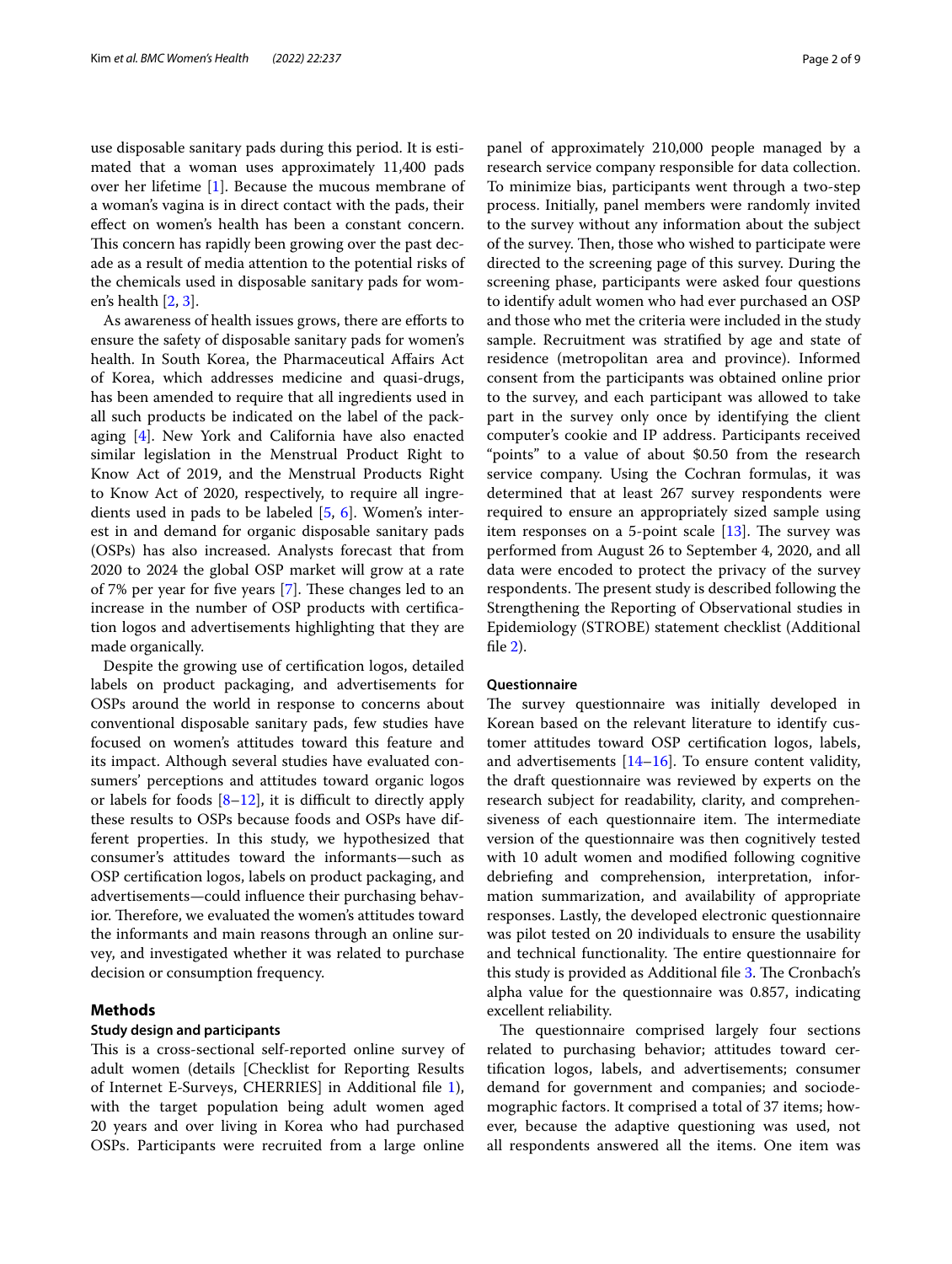displayed on each online survey page. Further, all questionnaire items except those required for adaptive questioning were regarded as mandatory. Respondents were unable to change their responses once submitted.

#### *Purchasing behavior of OSPs*

In this section, respondents were asked "How did you frst learn about OSPs?"; "How do you usually buy OSPs?"; "Of each 10 times that you buy disposable sanitary pads, how often do you choose OSPs?"; "When you buy a disposable sanitary pad, what criteria do you use to determine that the product is organic?"; "When you buy an OSP, do you usually check which part of the OSP (e.g., top sheet, absorbent layer, etc.) contains organic ingredients?"; "When you buy an OSP, what do you expect most?" Respondents who answered that they had purchased OSPs one time were considered "non-buyers," those who bought them from 2 to 6 times were "occasional OSP buyers," and those who had bought them 7 to 10 times were "habitual OSP buyers." These values were drawn from previous studies that dealt with targeted and tailored communication strategies regarding diferent buying-frequency consumer groups [[17,](#page-8-6) [18](#page-8-7)].

## *Attitudes toward certifcation logos, labels, and advertisement*

In this section, respondents were asked about their attitudes toward OSP certifcation logos, labels, and advertisements. Questions included "Do you trust certifcation logos/labels/advertisements of OSP products? (if not, why?)," "Do the certifcation logos/labels/advertisements of OSP products create a positive image for the product? (if so, in what aspect?)," "Do the certification logos/labels/advertisements of OSP products make you build trust in the product? (if so, in what aspect?)," and "Do the certifcation logos/labels/advertisements of OSP products afect your decision to purchase the product?" In addition to these, respondents were asked other questions in separate parts: for certifcation logos, "Do you know the meaning of the certifcation logos of OSP products?" for labels, "Do you read what the label says?" "Do you understand what the label says?" and "Do you perceive the label's content to be important?" for advertisements, "Have you ever seen or heard advertisements for OSPs?" "How do you usually see or hear advertisements for OSPs?" and "What interests you the most when you see or hear advertisements for OSP products?" For these questions, a 5-point interval scale was used; "very unlikely" (1), "unlikely" (2), "neutral" (3), "likely" (4), and "very likely" (5). A higher score indicates a more positive attitude, and in this study, 3-point was considered as a cut-off value.

#### *Respondents' demands on government and companies*

In this section, the respondents were asked about their demand of the government and companies regarding the appropriate management of certifcation logos, labels, and advertisements of OSP products.

#### *Socio‑demographics*

In this section, respondents were asked about their age, residence, and educational background.

#### **Statistical analysis**

After the survey results were collected, errors and missing data were reviewed, and only the completed questionnaires were coded into a fle for statistical analysis. Categorical variables were presented as values and percentages and compared using Pearson's chisquare tests. Continuous variables were summarized as mean and standard deviation (SD). Analysis of Variance (ANOVA) was used to compare the diferences between the three purchase-frequency groups consisting of continuous variables, and the Bonferroni correction was applied. Two-sided *P*-values less than 0.05 were considered to represent statistical signifcance. All analyses were performed using SAS 9.4 (SAS Institute, Inc., Cary, NC, USA).

#### **Results**

#### **Responder characteristics**

A total of 500 adult women completed the question-naire and were included in the analysis. Table [1](#page-3-0) presents a summary of the respondents' characteristics. Respondents by age decade from their 20 s to their 50 s participated at similar rates (around 20%), while those in their 60 s and older were a relatively low proportion of the total (9.6%). More than half of the respondents (58.0%) were living in a metropolitan area, and all of the others were living in other provinces in Republic of Korea. About two-thirds of the respondents (67.4%) had completed university or above. There were insignificant diferences in respondents' characteristics among the three purchase-frequency groups.

#### **Purchasing behavior on OSP**

The average number of OSP purchases of the last 10 times was 5.06 ( $\pm$  2.95). Approximately 10% of respondents were identifed as non-buyers, while 57.2% and 32.4% of respondents were classifed as occasional and habitual buyers, respectively. As shown in Table [2,](#page-3-1) the most common way that to frst learned about OSPs was by looking at the label or statements on the packaging (38.7%) or manufacturers' broadcast or print advertisements (37.8%). Nearly all of the respondents purchased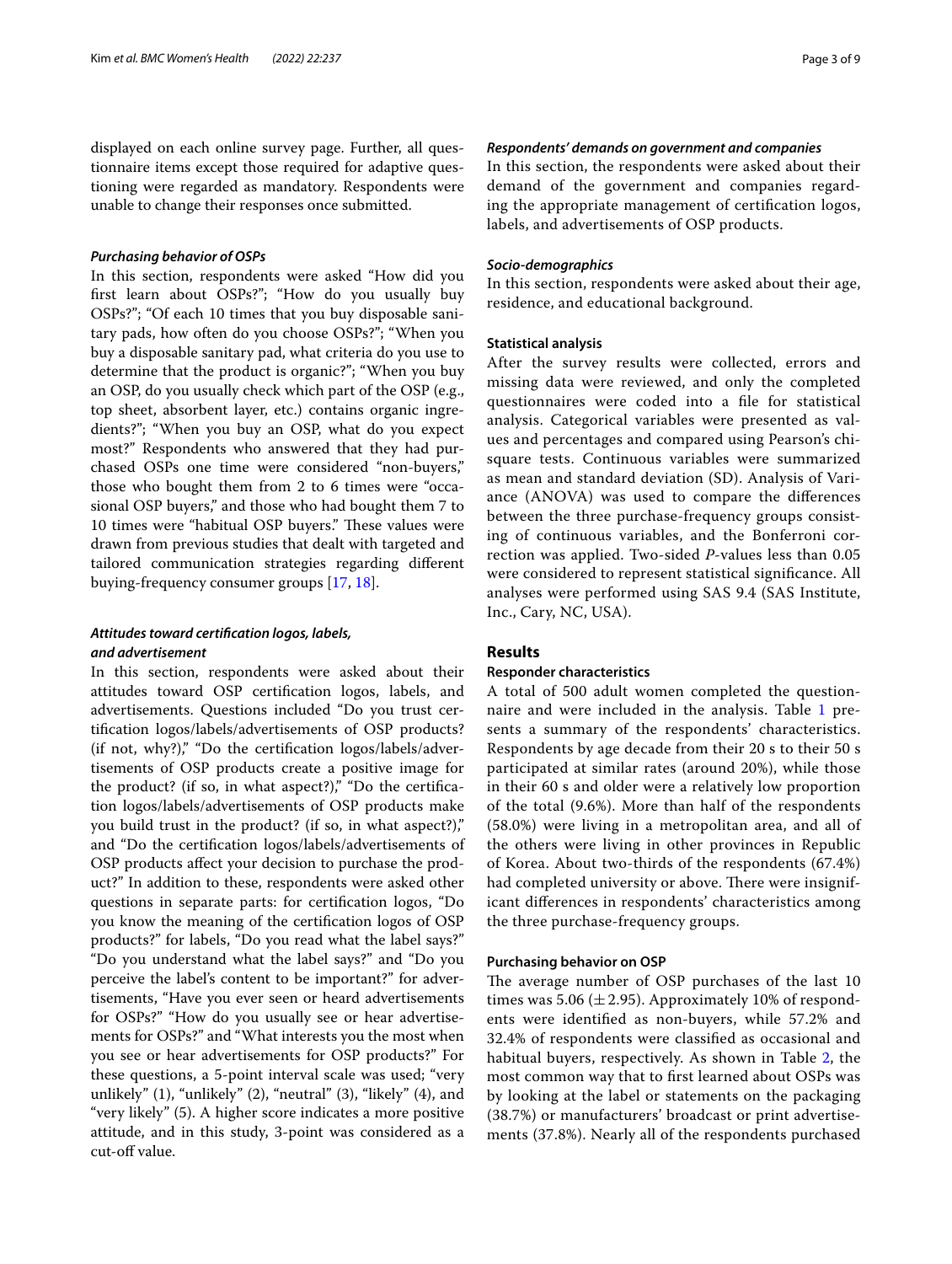| <b>Characteristics</b>        | Total ( $n = 500$ ) | Frequency of purchase  |                                      |                                    |         |  |  |
|-------------------------------|---------------------|------------------------|--------------------------------------|------------------------------------|---------|--|--|
|                               |                     | Non-buyer ( $n = 52$ ) | <b>Occasional buyer</b><br>$(n=286)$ | <b>Habitual buyer</b><br>$(n=162)$ | P value |  |  |
| Age (years)                   |                     |                        |                                      |                                    | 0.340   |  |  |
| $20 - 29$                     | 99 (19.8)           | 13(13.1)               | 56 (56.6)                            | 30(30.3)                           |         |  |  |
| $30 - 39$                     | 107(21.4)           | 14(11.1)               | 53 (61.2)                            | 40 (34.7)                          |         |  |  |
| $40 - 49$                     | 119(23.8)           | 14(12.4)               | 67(68.1)                             | 38 (38.6)                          |         |  |  |
| $50 - 59$                     | 127 (25.4)          | 6(4.7)                 | 82 (64.6)                            | 39 (30.7)                          |         |  |  |
| $\geq 60$                     | 48 (9.6)            | 5(10.4)                | 28 (57.2)                            | 15 (32.4)                          |         |  |  |
| Residential area <sup>a</sup> |                     |                        |                                      |                                    | 0.610   |  |  |
| Metropolitan area             | 290 (58.0)          | 30(10.3)               | 161(55.5)                            | 99 (34.1)                          |         |  |  |
| Provinces                     | 210 (42.0)          | 22(10.5)               | 125 (59.5)                           | 63 (30.0)                          |         |  |  |
| Education level completed     |                     |                        |                                      |                                    | 0.945   |  |  |
| High school or below          | 96 (19.2)           | 11(11.5)               | 56 (58.3)                            | 29 (30.2)                          |         |  |  |
| Junior college                | 63 (12.6)           | 8(12.7)                | 34 (54.0)                            | 21(33.3)                           |         |  |  |
| University                    | 297 (59.4)          | 29(9.8)                | 171 (57.6)                           | 97 (32.7)                          |         |  |  |
| Graduation school             | 40(8.0)             | 3(7.5)                 | 23(57.5)                             | 14(35.0)                           |         |  |  |
| Other                         | 4(0.8)              | 1(10.4)                | 2(57.2)                              | 1(32.4)                            |         |  |  |

# <span id="page-3-0"></span>**Table 1** Characteristics of the survey respondents, N (%)

<sup>a</sup> Residental area was categorized into metropolitan area (Seoul, Incheon, and Gyeonggi) and provinces (Daejeon, Sejong, Chungnam, Chungbuk, Gwangju, Jeonnam, Jeonbuk, Busan, Ulsan, Gyeongnam, Daegu, Gyeongbuk, Gangwon, and Jeju)

<span id="page-3-1"></span>**Table 2** Respondents' purchasing behaviors on organic disposable sanitary pads

| Item                                                                   | No (%)     |
|------------------------------------------------------------------------|------------|
| Way of first learning about OSPs <sup>a</sup>                          |            |
| Labels or statements on the product packaging observed in store        | 194 (38.7) |
| Manufacturers' broadcast or print advertisements                       | 189 (37.8) |
| Recommendations from others (family or other buyers)                   | 84 (16.9)  |
| Celebrity advertisements sponsored by manufacturers                    | 26(5.2)    |
| Else                                                                   | 7(1.4)     |
| Main way to purchase OSPs <sup>a</sup>                                 |            |
| F-commerce market                                                      | 277 (55.3) |
| In-store shopping                                                      | 220 (43.9) |
| Else                                                                   | 3(0.7)     |
| Criteria used to determine a product as an OSP <sup>a</sup>            |            |
| Certification logo on the product packaging                            | 228 (45.6) |
| Promotional statements described on the product packaging              | 118 (23.6) |
| Ingredient information in the label on the product packaging           | 102 (20.4) |
| Promotional statement of the product advertisement                     | 51 (10.4)  |
| Other                                                                  | 1(0.1)     |
| Whether to check which parts of OSPs are made from organic ingredients |            |
| Yes                                                                    | 351 (70.2) |
| <b>No</b>                                                              | 149 (29.8) |
| What to expect from OSPs                                               |            |
| Safety for the human body                                              | 387 (77.4) |
| Excellent absorbency                                                   | 54 (10.8)  |
| Comfortable to wear                                                    | 51 (10.2)  |
| Environmental friendliness                                             | 8(1.6)     |

OSP, organic disposable sanitary pads

<sup>a</sup> Multiple responses available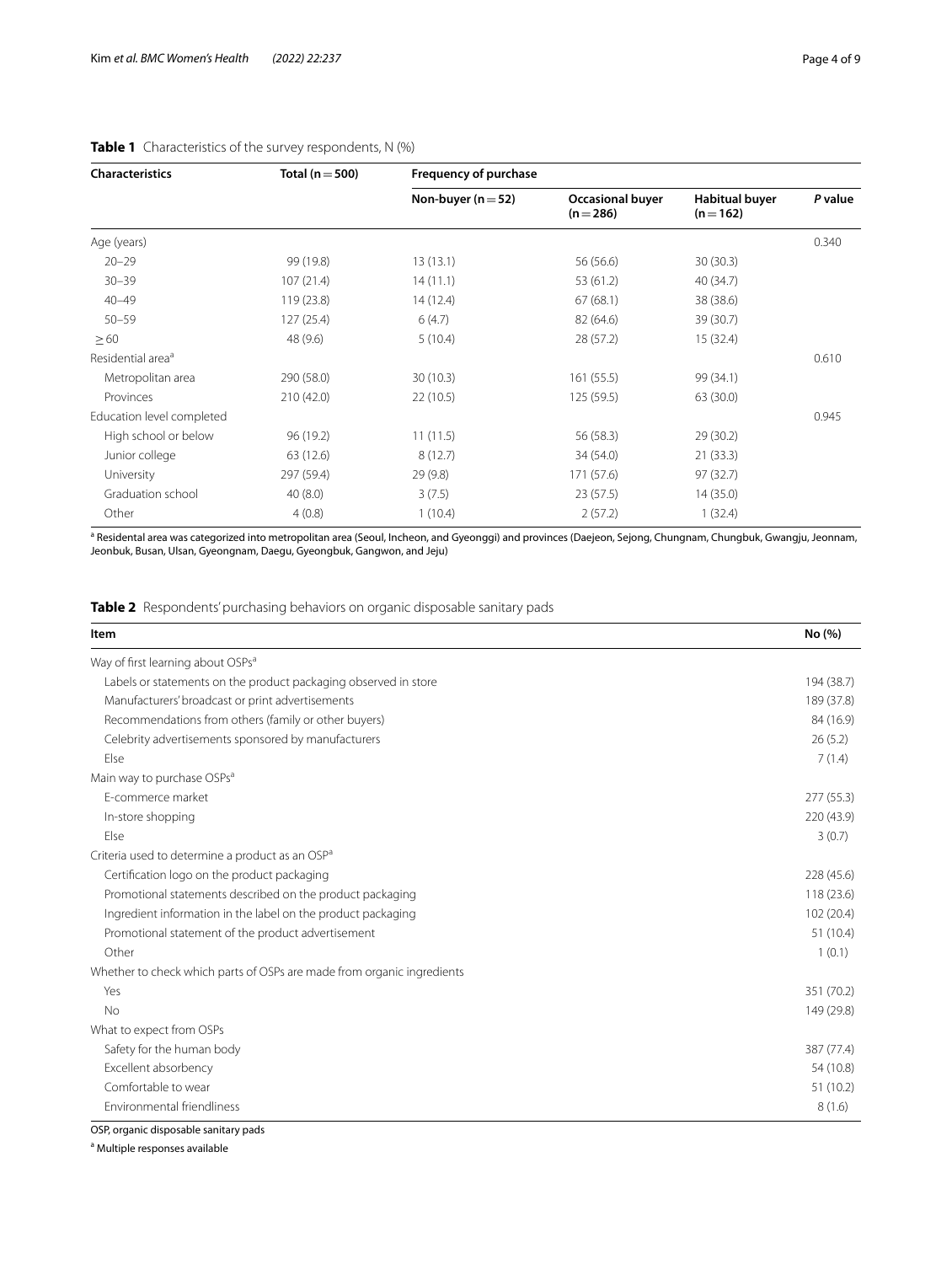OSPs from an e-commerce market (55.3%) or in-store (43.9%). About half of the respondents said that they judged a product to be organic when they saw a certifcation logo on the packaging. More than two-thirds of the respondents (70.2%) checked which part(s) (e.g., top sheet, absorbent layer, etc.) of the OSP product was or were made from organic ingredients. When the respondents purchased OSPs, their highest expectation was human safety (77.4%).

### **Attitudes toward certifcation logos, labels, and advertisements of OSPs**

For the OSP certifcation logo, the average score for the respondents' awareness was 3.09 ( $\pm$ 0.73), and there was a signifcant diference among the three purchase frequency groups (*P*<0.001). Habitual consumers had the highest awareness  $(3.28 \pm 0.73)$ , followed by occasional buyers  $(3.07 \pm 0.69)$  and non-buyers  $(2.62 \pm 0.72)$ . All the items asking about the attitude toward the certifcation logo were rated above 3, which can be interpreted as a positive attitude of consumers toward the OSP certification logo (Table  $3$ ). The respondents felt reliability in OSP certification logos  $(3.73 \pm 0.61)$  and thought that the certifcation logos highly contributed to a positive image of the product  $(4.05 \pm 0.64)$ . For this positive image, the most afected aspect was safety for the human body (88.4%), followed by environmental friendliness (6.1%), comfort in wearing (3.7%), and excellent absorbency (1.8%). In addition, the OSP certifcation logos had a positive efect on the sense of the reliability of the product itself  $(3.91 \pm 0.61)$ , especially in terms of safety for the human body (86.7%), and it also had a strong infuence on the product purchase decision  $(3.93 \pm 0.67)$ . Attitudes toward the certifcation logos of the OSPs became more positive moving from non-buyers to occasional buyers and to habitual buyers (all *P*<0.001).

Regarding the label on the OSP product packaging, a positive attitude similar to that of the certifcation logos was found (Table [3\)](#page-4-0). The respondents indicated that they had high trust in the labels on the OSP product packaging  $(3.71 \pm 0.63)$  and that the labels made the product itself trustworthy (3.74 $\pm$ 0.66). The most affected aspect regarding product reliability was its safety for the human body (89.9%), followed by its environmental friendliness (6.1%), comfort in wearing (3.7%), and excellent absorbency  $(1.8\%)$ . The labels on the OSP product packaging also had an infuence on the product purchase decision  $(3.56 \pm 0.81)$ . The three purchase frequency groups also difered in their attitudes toward labels on OSP product packaging, which were more favorable in proportion to frequency (all *P*<0.001). Regarding the labels, the respondents' attitudes toward the detailed contents of the labels were also identified (Table  $4$ ). The respondents indicated that the expiration date, ingredients, and usage precautions were the most important among the label contents on the product packaging, followed by masses of manufacturer information and storage methods  $(3.84 \pm 0.82, 3.79 \pm 0.87, 3.61 \pm 0.92, 3.42 \pm 0.91,$ and  $3.36 \pm 0.86$ , respectively). The respondents were also likely to read the expiration dates  $(3.36 \pm 1.03)$ ,

| Item                        | Total ( $n = 500$ ) | <b>Frequency of purchase</b> |                                       |                                     |         |  |  |
|-----------------------------|---------------------|------------------------------|---------------------------------------|-------------------------------------|---------|--|--|
|                             |                     | Non-buyers ( $n = 52$ )      | <b>Occasional buyers</b><br>$(n=286)$ | <b>Habitual buyers</b><br>$(n=162)$ | P value |  |  |
| Certification logos         |                     |                              |                                       |                                     |         |  |  |
| Trust                       | 3.73(0.61)          | $3.19(0.74)^a$               | 3.73 $(0.56)^b$                       | 3.89 $(0.54)^c$                     | < 0.001 |  |  |
| Positive image              | 4.05(0.64)          | 3.65 $(0.86)^a$              | 4.03 $(0.58)^b$                       | 4.22 $(0.59)^c$                     | < 0.001 |  |  |
| Impact on product trust     | 3.91(0.61)          | 3.50 $(0.87)^a$              | 3.90 $(0.56)^b$                       | 4.06 $(0.54)^c$                     | < .001  |  |  |
| Impact on purchase          | 3.93(0.67)          | 3.50 $(0.75)^a$              | 3.88 $(0.64)^b$                       | 4.17 $(0.59)^c$                     | < 0.001 |  |  |
| Labels                      |                     |                              |                                       |                                     |         |  |  |
| Trust                       | 3.71(0.63)          | $3.27(0.69)^a$               | 3.71 (0.58)                           | 3.84(0.64)                          | < 0.001 |  |  |
| Impact on product trust     | 3.74(0.66)          | 3.35 $(0.81)^a$              | 3.71 $(0.58)^{b}$                     | 3.91 $(0.66)^c$                     | < .001  |  |  |
| Impact on purchase          | 3.56(0.81)          | $2.94(0.94)^a$               | 3.57(0.73)                            | 3.73(0.82)                          | < 0.001 |  |  |
| Advertisements <sup>d</sup> |                     |                              |                                       |                                     |         |  |  |
| Trust                       | 3.41(0.62)          | $2.97(074)^a$                | 3.43 (0.59)                           | 3.48 (0.59)                         | < 0.001 |  |  |
| Positive image              | 3.64(0.63)          | 3.41 (0.79)                  | 3.64(0.62)                            | 3.72(0.60)                          | 0.026   |  |  |
| Impact on product trust     | 3.54(0.63)          | 3.21 $(0.80)^a$              | 3.53 (0.59)                           | 3.62(0.62)                          | 0.001   |  |  |
| Impact on purchase          | 3.58(0.72)          | 3.26 $(0.94)^a$              | 3.58(0.63)                            | 3.66(0.76)                          | 0.007   |  |  |

<span id="page-4-0"></span>**Table 3** Respondents' attitudes toward certifcation logos, labels, and advertisements of organic disposable sanitary pads, mean (SD)

a-c Scores within a row with different superscripts indicate significantly different means using Bonferroni post hoc

<sup>d</sup> The total number of respondents is 435, including those who had ever seen or heard an OSP advertisement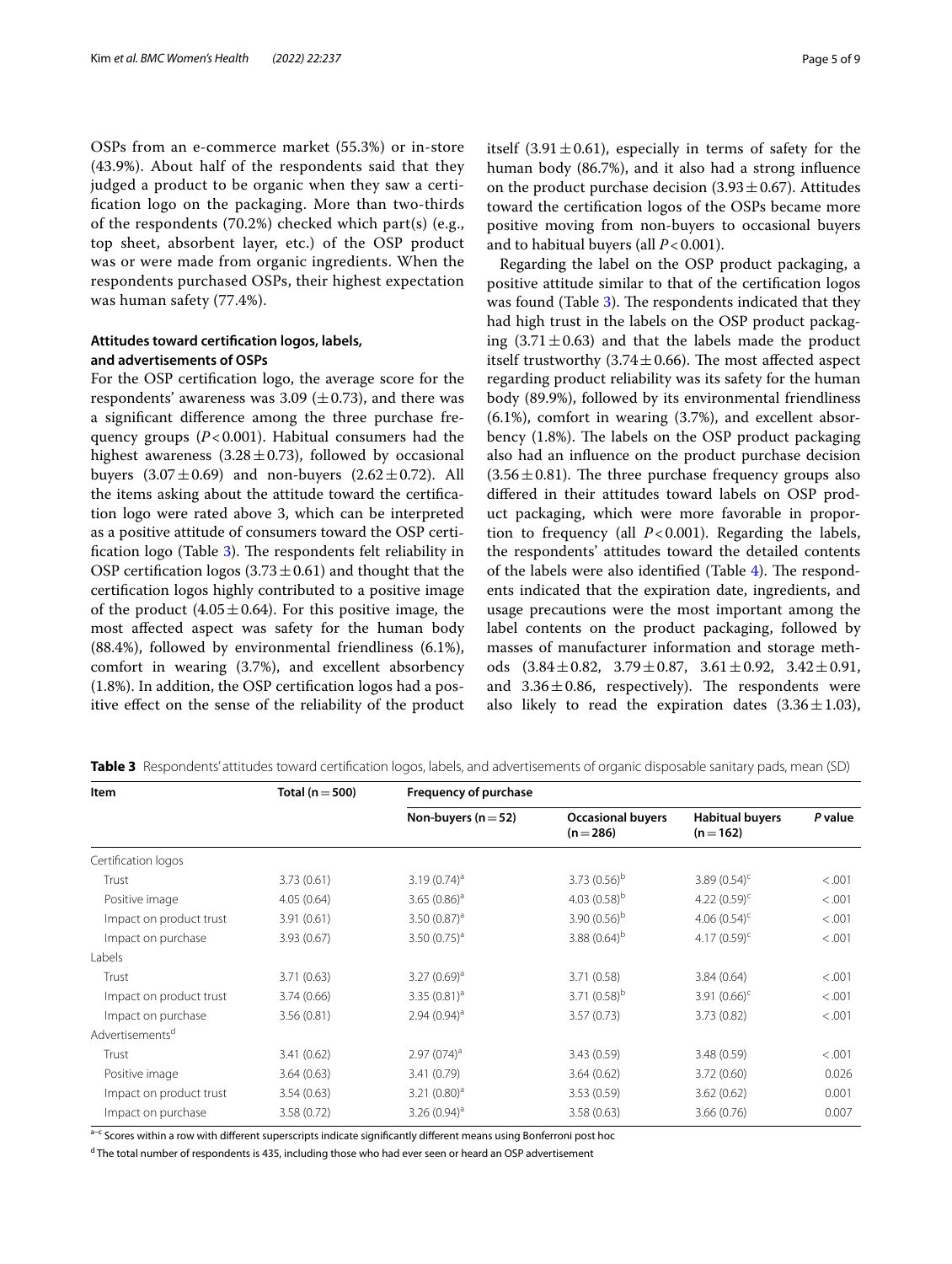| Item              | Total ( $n = 500$ ) | <b>Frequency of purchase</b> |                                       |                                     |         |  |
|-------------------|---------------------|------------------------------|---------------------------------------|-------------------------------------|---------|--|
|                   |                     | Non-buyers ( $n = 52$ )      | <b>Occasional buyers</b><br>$(n=286)$ | <b>Habitual buyers</b><br>$(n=162)$ | P value |  |
| Importance        |                     |                              |                                       |                                     |         |  |
| Overall           | 3.60(0.66)          | $3.30(0.78)^a$               | 3.60(0.62)                            | 3.70(0.65)                          | 0.001   |  |
| Expiration date   | 3.84(0.82)          | 3.46 $(0.90)^a$              | 3.84(0.78)                            | 3.96(0.83)                          | 0.001   |  |
| Manufacturer      | 3.42(0.91)          | $3.02(0.98)^a$               | 3.39(0.90)                            | 3.59(0.87)                          | < 0.001 |  |
| Ingredients       | 3.79(0.87)          | 3.52(0.98)                   | 3.74(0.87)                            | 3.95 $(0.82)^c$                     | 0.004   |  |
| Storage           | 3.36(0.86)          | 3.13(0.93)                   | 3.38(0.84)                            | 3.39(0.88)                          | 0.146   |  |
| Usage precautions | 3.61(0.92)          | 3.38 (1.07)                  | 3.64(0.89)                            | 3.62(0.93)                          | 0.179   |  |
| Reading           |                     |                              |                                       |                                     |         |  |
| Overall           | 3.18(0.77)          | $2.79(0.84)^a$               | 3.16 $(0.70)^b$                       | 3.35 $(0.64)^c$                     | < .001  |  |
| Expiration date   | 3.36(1.03)          | 2.98(1.15)                   | 3.30 (0.95)                           | 3.59 $(1.09)^c$                     | < .001  |  |
| Manufacturer      | 3.17(1.00)          | 2.60(1.00) <sup>a</sup>      | 3.15 $(0.99)^b$                       | 3.40 $(0.97)^c$                     | < .001  |  |
| Ingredients       | 3.25(1.00)          | $2.75(1.12)^a$               | 3.21 $(0.96)^b$                       | 3.48 $(1.00)^c$                     | < .001  |  |
| Storage           | 2.93(0.95)          | 2.65(1.06)                   | 2.91(0.90)                            | 3.06 (0.99)                         | 0.026   |  |
| Usage precautions | 3.20 (1.02)         | 2.96(1.00)                   | 3.22(0.98)                            | 3.24(1.10)                          | 0.206   |  |
| Understanding     |                     |                              |                                       |                                     |         |  |
| Overall           | 3.51(0.65)          | $3.15(0.72)^a$               | 3.50 $(0.59)^b$                       | 3.67 $(0.69)^c$                     | < .001  |  |
| Expiration date   | 3.77(0.83)          | 3.52(0.96)                   | 3.76 (0.78)<br>3.88 (0.87)            |                                     | 0.021   |  |
| Manufacturer      | 3.49(0.89)          | 3.06 $(0.92)^a$              | 3.47 $(0.87)^{b}$                     | 3.68 $(0.88)^c$                     | < .001  |  |
| Ingredients       | 3.28(0.90)          | $2.92(1.05)^a$               | 3.26(0.82)                            | 3.45(0.95)                          | 0.001   |  |
| Storage           | 3.43(0.89)          | $3.04(1.00)^a$               | 3.42(0.84)                            | 3.57 (0.90)                         | 0.001   |  |
| Usage precautions | 3.59(0.88)          | 3.21 $(0.94)^a$              | 3.56(0.83)                            | 3.75 (0.90)                         | < .001  |  |

<span id="page-5-0"></span>

|  | Table 4 Respondents' attitudes toward the details of organic disposable sanitary pads' labeling, mean (SD) |  |  |  |
|--|------------------------------------------------------------------------------------------------------------|--|--|--|
|  |                                                                                                            |  |  |  |

a-c Scores within a row with different superscripts indicate significantly different means using Bonferroni post hoc

ingredients  $(3.25 \pm 1.00)$ , usage precautions  $(3.20 \pm 1.02)$ , manufacturer information  $(3.17 \pm 1.00)$ , and storage methods  $(2.93 \pm 0.95)$ . The respondents' level of understanding of label contents was highest for the expiration date (3.77 $\pm$ 0.83), followed by usage precautions  $(3.59 \pm 0.88)$ , manufacturer information  $(3.49 \pm 0.89)$ , storage methods  $(3.43 \pm 0.89)$ , and ingredients  $(3.43 \pm 0.89),$  $(3.28 \pm 0.90)$ . The attitudes toward the details of the label showed signifcant diferences between the non-buyers, occasional buyers, and habitual buyers, with the exception of the importance assigned to the storage methods and usage precautions, and the degree of reading of the usage precautions (Table [4\)](#page-5-0).

Only those respondents who had ever seen or heard an OSP advertisement ( $n=435, 87%$ ) were included in the advertisement analysis. About 90% of the respondents had encountered OSP advertisements, either on the air or online  $(58.6\%$  and  $29.2\%$ , respectively). The respondents had a positive attitude toward the reliability of OSP advertisements  $(3.41 \pm 0.62)$ , and the effects of advertisements on product image  $(3.64 \pm 0.63)$ , product reliability (3.54 $\pm$ 0.63), and purchase decision (3.58 $\pm$ 0.72) (Table [3](#page-4-0)). The OSP advertisements contributed the most to the formation of a positive image of the product in

terms of its safety for the human body (80.8%) the most, followed by comfort in wearing (9.0%), excellent absorbency (5.2%), and environmental friendliness (4.0%). For the impacts on product reliability, safety for the human body was ranked highest (80.9%), followed by comfort in wearing (8.4%), environmental friendliness (5.3%), and excellent absorbency (4.3%). An increase in OSP purchase frequency was also associated with more favorable attitudes toward OSP advertisements (all *P*<0.05).

# **Demands on governments and OSP companies for proper management**

For the proper management of certifcation logos, labels, and advertisements in the OSP market, the respondents' foremost demand for OSP companies was to make OSP packaging clear and to allow them to easily identify statements regarding hazardous ingredients (42.0%). The second-ranked demand was to clearly indicate the specifc parts (e.g., top sheet, absorbent layers, etc.) of OSPs made from organic ingredients (33.0%) in their advertisements or on the packaging. This was followed by providing detailed information on hazardous ingredients and proof of certifcation logo acquisition on the product website (15.8% and 9.2%, respectively). For governments,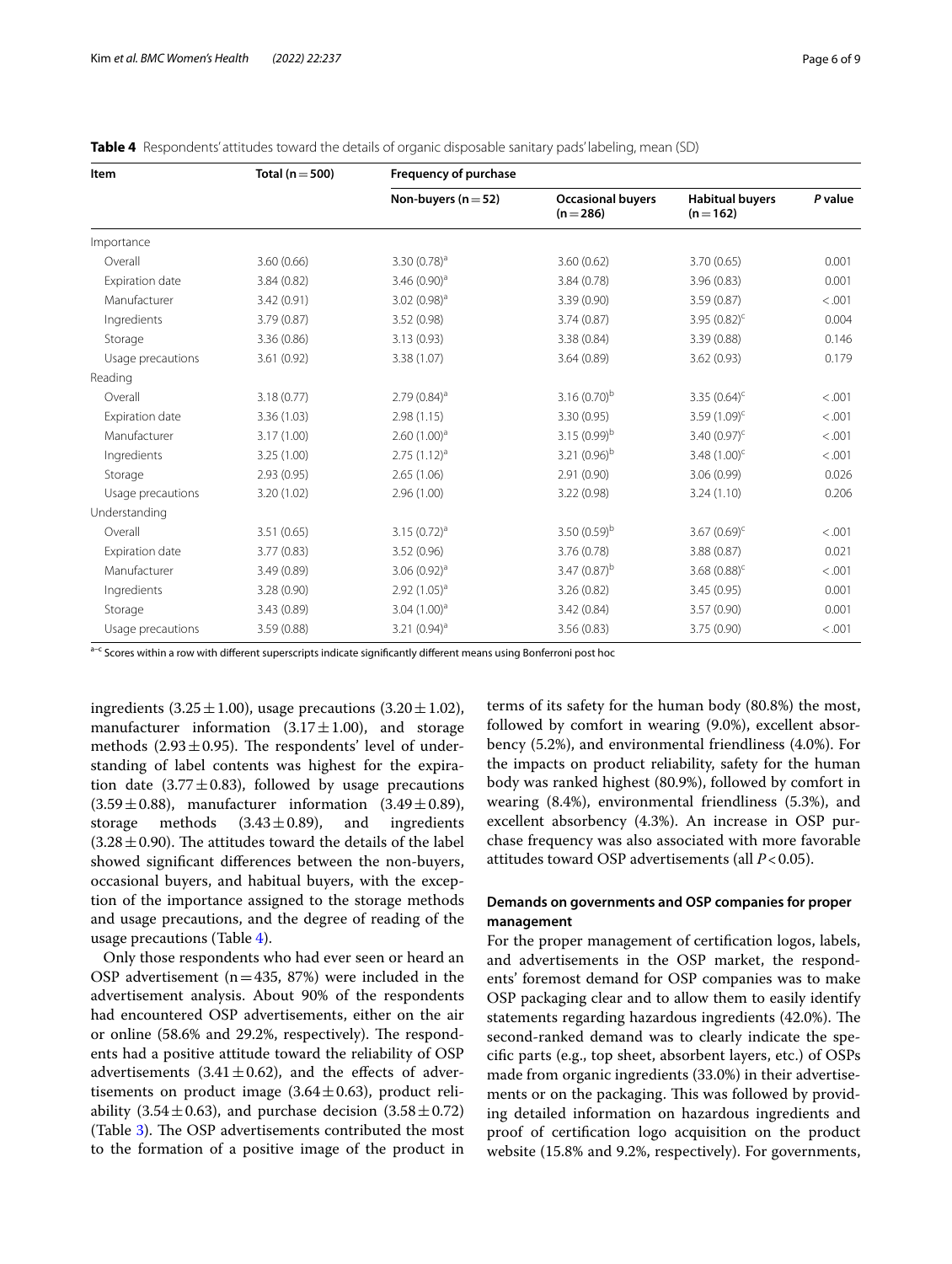the respondents strongly requested greater sanctions for unfair advertising (37.8%) and the establishment of regulations of the use of certifcation logos (32.7%). Other demands included consumer education for more intelligent consumption (15.2%) and corporate education to prevent unfair advertising (14.4%).

# **Discussion**

Women's demands for OSPs are growing with the expectations for their safety for body. However, it is hard for consumers to verify whether a given product was produced according to the promised characteristics [[9,](#page-8-8) [19](#page-8-9)] because organic products are representative credence goods. In organic markets, consumers generally rely on information provided by producers, sellers, or independent third parties [[10,](#page-8-10) [20\]](#page-8-11). Because OSPs, as credence goods, also have properties of asymmetric information, information signaling such as through certifcation logos and detailed labels on product packaging, as well as advertisements in OSP markets, are important tools that a woman can use to evaluate product quality by converting credence characteristics into search attributes. Therefore, a clear understanding of women's attitudes toward these informants and their impact on purchasing is important. In this study, women showed a fairly high level of trust in the informants, which were evaluated to have had a positive efect on the product's reliability, image, and purchase decision. Women have favorable attitudes toward the informants in terms of safety for their health. In addition, it was found that positive attitudes regarding the informants have a relationship with actual OSP purchasing behavior.

This study showed that the sociodemographic characteristics, including age, education background, and residential area, were not signifcantly diferent among the three purchase frequency groups. These results are similar to those of previous studies on organic foods [[21,](#page-8-12) [22\]](#page-8-13). Because the respondents answered that they most expected safety for human health when purchasing OSPs, this result suggests that sociodemographic factors, as in the case of food, may not have a greater impact on consumer purchasing behavior than health concerns. Although respondent incomes were not collected in this study, it is unlikely to have a signifcant impact on the results, as most previous studies have found that income is not a signifcant variable in explaining diferences in purchasing behavior between buyers and non-buyers of organic products [[23](#page-8-14)].

The respondents in this study showed generally positive attitudes toward the OSP certifcation logos, labels on the product packaging, and advertisements. The results indicate that women trust those informants, and the informants had positive efects on women's decisions about the product's reliability and image, and even on their purchasing behavior. In the credence market, third-party certifcation or a provision of information via labels or advertisements could be an instrument to gain consumer trust [[24](#page-8-15)]. By this means, customers can be informed of the details of product characteristics through the label on the packaging [\[25](#page-8-16), [26\]](#page-8-17), and has been recognized that the more healthful information that consumers fnd on the label, the more favorable they become and the more positive their buying decisions become [[14,](#page-8-4) [20,](#page-8-11) [27](#page-8-18)]. Certifcation logos are used to signal consumers at the point of sale that a product is certifed. Consumers believe that a certifcation logo is a proof that the product has satisfed the specifc requirements of the given certifcation, which is controlled by standard regulations, upheld by independent private organizations or governments [[9](#page-8-8)]. Thus, consumers tend to trust certified logos more than statements written by the source company on the product  $[10]$  $[10]$ . The effects of the certification logos have been well documented in previous studies on organic food. Toschi et al. reported the presence of the labeling efect; in their experiment, a conventional yogurt with the same odor, taste, and textures as an organic yogurt is evaluated signifcantly higher when labeled as organic than when it is unlabeled, and vice-versa [[28](#page-8-19)].

In this study, the respondents indicated that the most expected aspect when purchasing an OSP and the aspect that the informants contribute the most to the belief in and impression of the product is safety for human health. However, it is interesting that OSP certifcation logos, labels, and the word "organic," used in advertisements, do not guarantee that the product is healthier or that it is free from hazardous ingredients [[29–](#page-8-20)[31\]](#page-8-21). It has not been proven that OSPs are healthier than conventional disposable sanitary pads. This implies that consumers' beliefs regarding certifcation logos, labels, and advertisements that emphasize the organic nature of the product outweigh the ambiguity as to whether OSPs are safe. Similarly, one previous study on organic foods reported that the term "organic" carries positive connotations for food, so it can be assumed to feature a heuristic cue or an indicator of perception [\[32\]](#page-8-22).

Furthermore, this study found that the degree of women's positive attitude was closely linked to their purchasing behavior. The attitude toward the OSP informants has become more positive going from non-buyers to occasional buyers to habitual buyers. These results suggest that in the OSP market, not only whether women have a positive attitude toward an informant but also the degree of positivity is important. This finding is in line with several previous studies that have found that negative attitudes attributed to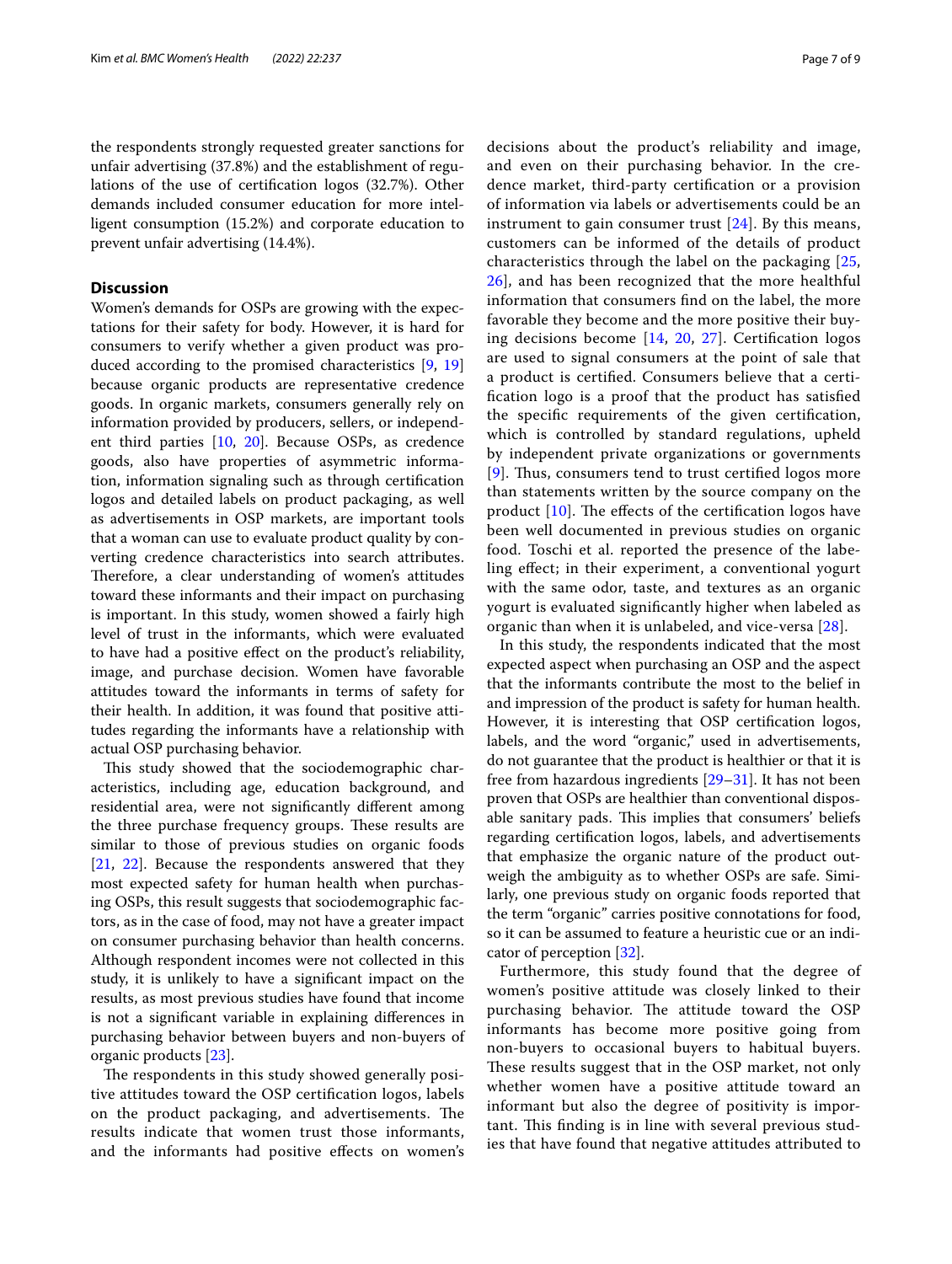uncertainty and lack of trust in organic food logos can act as barriers to purchasing organic food [\[33–](#page-8-23)[36\]](#page-8-24).

There are some limitations in our study. First, the respondent group was slightly biased toward better educated respondents (about 80% have a degree above college education). This may be attributed to the use of an electronic survey method. Second, this study only focused on OSPs because we observed that, as with previous studies, the most used menstrual hygiene products were disposable menstrual pads, due to their convenience and easiness of discarding [\[1](#page-7-0), [37,](#page-8-25) [38\]](#page-8-26). Therefore, women's attitudes on other kinds of alternatives such as tampons, menstrual cups, cloth menstrual pads should be examined in future studies. Last, caution is required before applying these fndings to other countries, as attitudes toward OSPs and their certifcation logos, labels, and advertisements can vary by social and cultural characteristics.

Despite these limitations, the fndings of this study are valuable because, to the best of our knowledge, there has been no previous study that has evaluated women's attitudes toward OSP certifed logos, labels, or advertisements in combination with purchasing behavior. Therefore, although this study was conducted in Korea, it can be used as basic data to understand women's attitudes toward OSP informants in other countries where the demand for OSP is also increasing.

#### **Conclusion**

This study indicates that certified logos, labels, and advertisements are important tools for ensuring women maintain a positive attitude toward OSP products and key drivers for OSP consumption. The results of this study can contribute to improvements to the efectiveness of the marketing strategies of OSP companies, and it can also provide insight for policy makers or certifying bodies on the importance of the informants and their management in the OSP market.

#### **Abbreviation**

OSP: Organic disposable sanitary pad .

#### **Supplementary Information**

The online version contains supplementary material available at [https://doi.](https://doi.org/10.1186/s12905-022-01723-z) [org/10.1186/s12905-022-01723-z.](https://doi.org/10.1186/s12905-022-01723-z)

<span id="page-7-7"></span><span id="page-7-6"></span>**Additional fle 1.** Checklist for reporting internet E-Survey results. A fle entitled "Checklist for Reporting Results of Internet E-Surveys (CHERRIES)".

<span id="page-7-8"></span>**Additional fle 2.** Checklist for reporting cross-sectional studies. A fle named "STROBE statement checklist".

**Additional fle 3.** Contains all the questions of the survey asked for the study participants. A fle named "Survey questionnaire"

#### **Acknowledgements**

We thank all respondents for their valuable contributions to complete the questionnaire.

#### **Author contributions**

HK and KK conceptualized and designed the study, developed questionnaires, performed data analysis and interpretation, drafted the initial manuscript, and revised the manuscript. JJ and JP developed the questionnaire, performed analysis, data interpretation, and drafted the initial manuscript. YKS, TC and SP designed the study and critically reviewed the manuscript for important findings. All authors have read and accepted the fnal manuscript.

#### **Funding**

This research was supported by a grant (20172MFDS259) from Ministry of Food and Drug Safety in 2020 and a grant from Korea University (K2206911) in 2022.

#### **Availability of data and materials**

All data generated or analyzed during this study are included in this published article and supplementary information fles.

#### **Declarations**

#### **Ethics approval and consent to participate**

This study was approved by the institutional review board of Korea University (IRB No. KUIRB-2020-0208-01) and was conducted in accordance with the precepts established by the Declaration of Helsinki. Informed consent was obtained from each respondent before survey entry. All data were encoded to protect the privacy of the survey respondents.

#### **Consent for publication**

Not applicable.

#### **Competing interests**

The authors declare that they have no known competing fnancial interests or personal relationships that could have appeared to infuence the work reported in this paper.

#### **Author details**

<sup>1</sup> College of Pharmacy, Korea University, Sejong, Republic of Korea. <sup>2</sup>Institute of Pharmaceutical Science, Korea University, Sejong, Republic of Korea. <sup>3</sup>College of Pharmacy, Daegu Catholic University, Gyeongbuk, Republic of Korea. 4 <sup>4</sup>School of Communication, Daegu Catholic University, Gyeongbuk, Republic of Korea. <sup>5</sup> HnL Law Office, Seoul, Republic of Korea.

# Received: 13 October 2021 Accepted: 11 April 2022

#### **References**

- <span id="page-7-0"></span>1. Choi H, Lim NK, Jung H, Kim O, Park HY. Use of menstrual sanitary products in women of reproductive age: Korea nurses' health study. Osong Public Health Res Perspect. 2021;12(1):20–8.
- <span id="page-7-1"></span>2. Musaazi MK, Mechtenberg AR, Nakibuule J, Sensenig R, Miyingo E, Makanda JV, Hakimian A, Eckelman MJ. Quantifcation of social equity in life cycle assessment for increased sustainable production of sanitary products in Uganda. J Cleaner Prod. 2015;96:569–79.
- <span id="page-7-2"></span>3. Salim N, Ab Rahman MN, Abd WD. A systematic literature review of internal capabilities for enhancing eco-innovation performance of manufacturing frms. J Clean Prod. 2019;209:1445–60.
- <span id="page-7-3"></span>4. Pharmaceutical afairs act of South Korea. Paragraph. 2017;5:Article 65.
- <span id="page-7-4"></span>5. Menstrual Products Right to Know Act of 2020, HS Code, § 1; 2020. [https://leginfo.legislature.ca.gov/faces/billNavClient.xhtml?bill\\_id](https://leginfo.legislature.ca.gov/faces/billNavClient.xhtml?bill_id=201920200AB1989)=20192 [0200AB1989](https://leginfo.legislature.ca.gov/faces/billNavClient.xhtml?bill_id=201920200AB1989). Accessed 21 Mar 2022.
- <span id="page-7-5"></span>6. Menstrual Products Right To Know Act of 2019, 21 U.S.C. 352 § 502; 2019. <https://www.congress.gov/bill/116th-congress/house-bill/2268/text>. Accessed 21 Mar 2022.